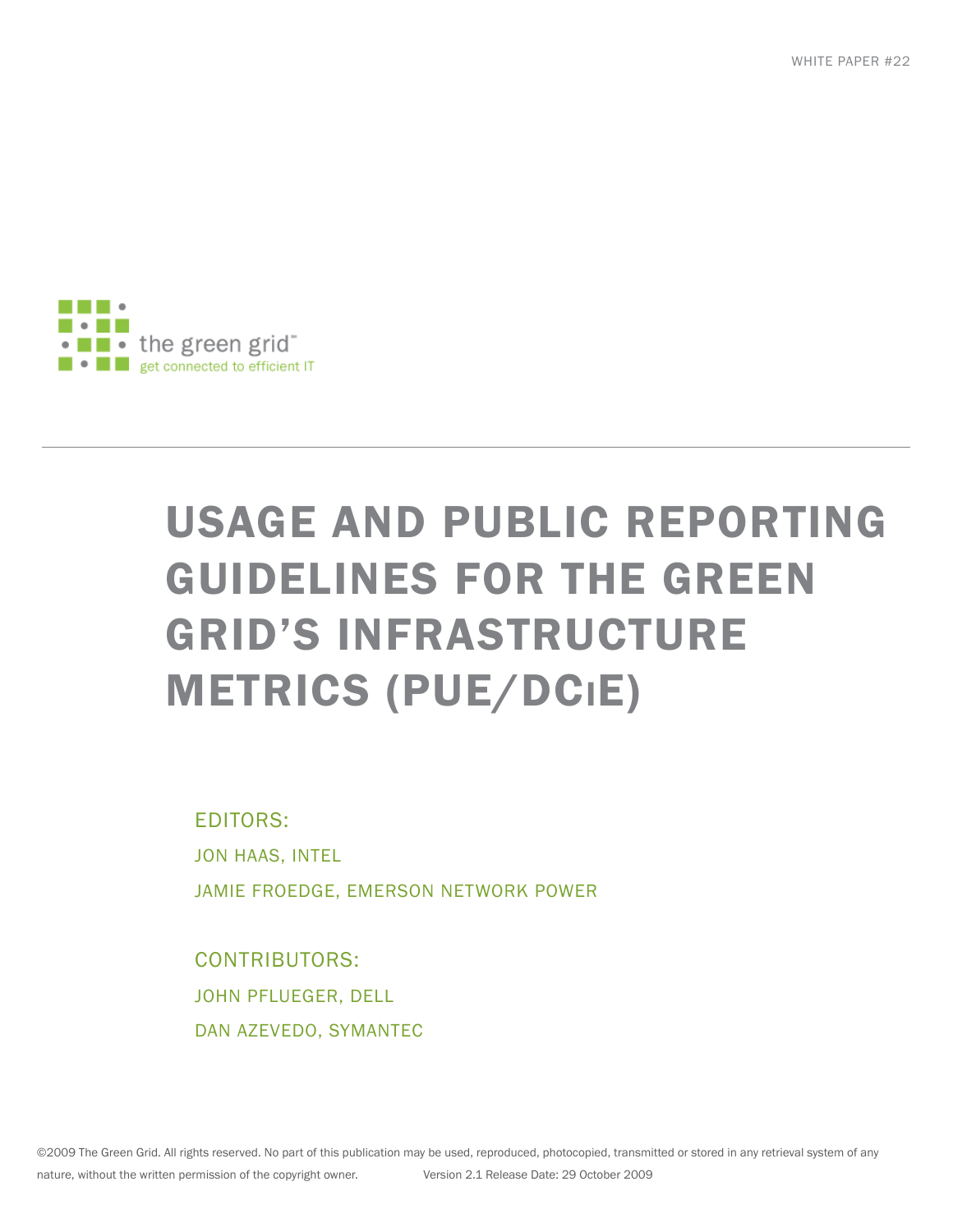# TABLE OF CONTENTS

| Comparing Results Calculated over Different Timeframes at Different Granularity Levels 8      |  |
|-----------------------------------------------------------------------------------------------|--|
|                                                                                               |  |
|                                                                                               |  |
|                                                                                               |  |
|                                                                                               |  |
|                                                                                               |  |
|                                                                                               |  |
|                                                                                               |  |
| Appendix 2: Supporting Data Required for Recognized and Certified PUE and DCiE measurements13 |  |
| Data Required for a Publicly Reported PUE or DCiE Registered Measurement13                    |  |
|                                                                                               |  |
|                                                                                               |  |

# TABLE OF TABLES

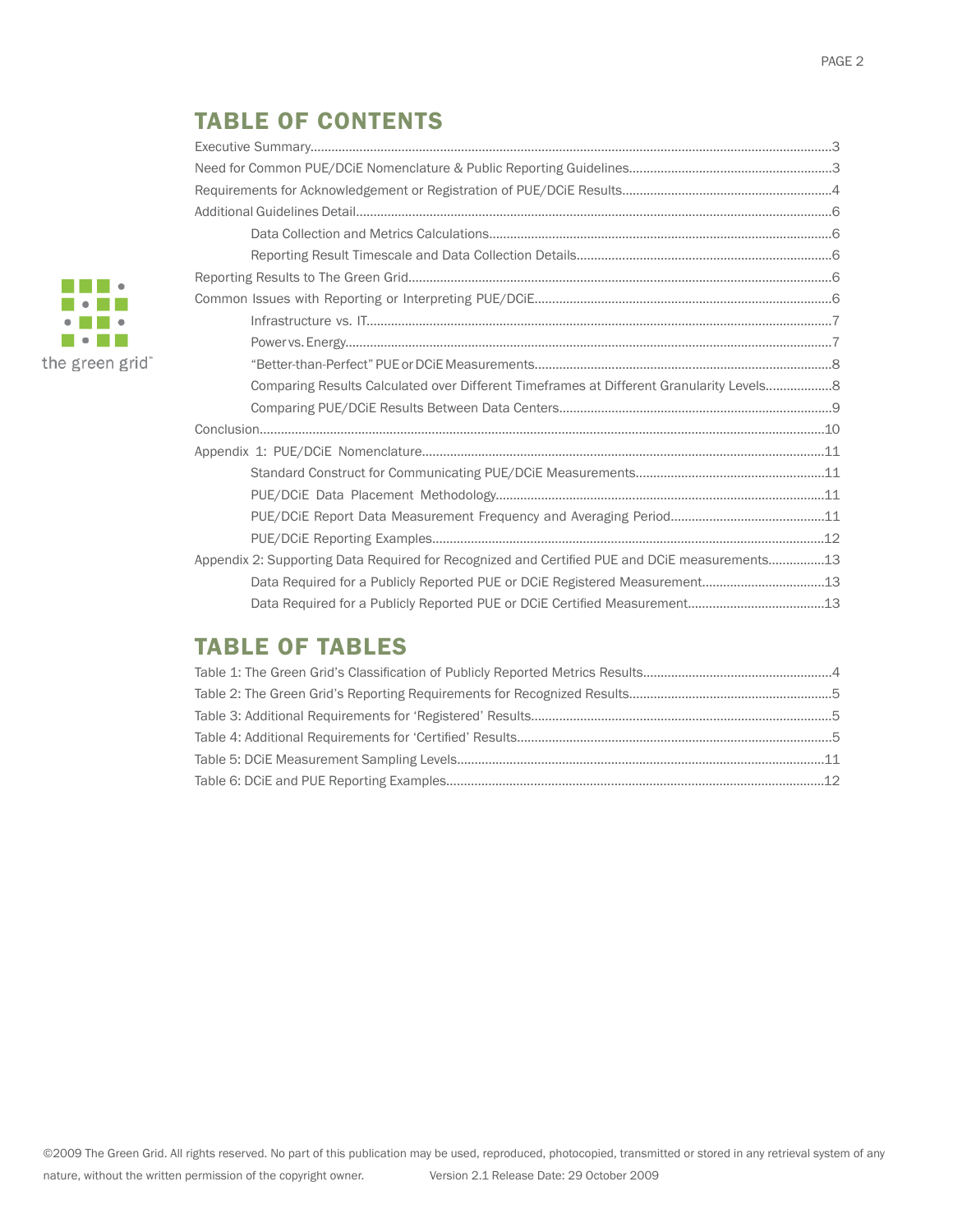# EXECUTIVE SUMMARY

As the current infrastructure metrics promoted by The Green Grid (PUE and DCiE) have become more widely adopted, questions have arisen as to how to interpret individual results, compare different results for the same data center, or compare results across different data centers. Additionally, as there are various ways to calculate results, stakeholders in the industry have expressed concerns around the consistency and repeatability of publicly reported measurements. The Green Grid is publishing a set of rules and guidelines and a required process that organizations should follow when making public claims as to PUE or DCiE measurements for their data centers. This includes the definition of standard nomenclature that will enable an individual claimant to communicate key information about their measurements. With proper and transparent public reporting guidelines and availability of key information about reported results, both the credibility and usefulness of these metrics will be enhanced.

## NEED FOR COMMON PUE/DCIE NOMENCLATURE & PUBLIC REPORTING GUIDELINES

As more and more organizations report the performance of their data centers in terms of PUE and DCiE, The Green Grid has seen industry stakeholders and followers begin to compare and contrast different data centers. At the moment, The Green Grid discourages use of these metrics to compare different data centers. Each data center has individual characteristics, capabilities, and operational policies that will affect its power performance. In addition, each data center also has different capabilities with respect to collecting and analyzing power consumption data. Without additional information about reported results, interpretations of data collected by different organizations using different approaches over different timeframes may be meaningless or misleading. With this information, the industry can start the analysis assessing whether or not comparison of different data centers is feasible or appropriate.

In addition to issues resulting from the comparison of different data centers' results, the industry also has expressed a desire for a certain amount of 'quality control.' When an organization reports PUE or DCiE data, industry followers and stakeholders want a degree of assurance that the information as presented is meaningful. As The Green Grid has adopted the mantle of being the primary promoter for these metrics, it also has the responsibility to ensure the metrics' integrity.

With this document, The Green Grid addresses these issues. This document provides a set of steps that organizations can follow should they wish to have The Green Grid acknowledge publicly reported metric data, to register that data with The Green Grid, or to participate in any future data center performance awards program or promotional activities as a result of their data center's performance. These steps include the submission of a report to The Green Grid supporting and describing specific claims. The Green Grid will support this process by providing means for companies either to register their results or submit them for official recognition. This document also provides nomenclature to enable an organization reporting results to communicate the manner in which, and over what timeframe, the data was collected. Lastly, this document discusses some common issues in calculating and reporting these metrics that make interpretation difficult and how to avoid these issues when making reporting results and making claims.

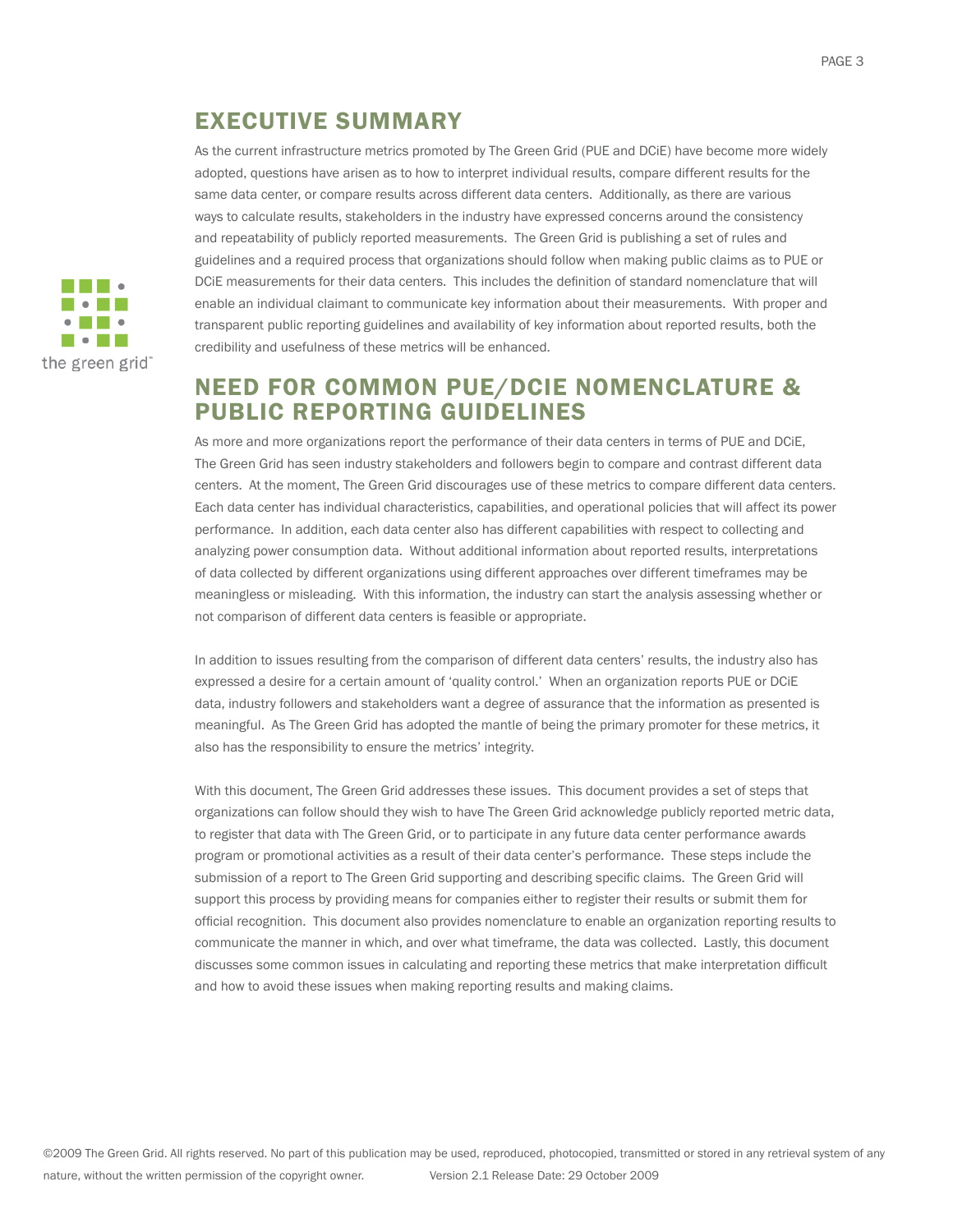# REQUIREMENTS FOR ACKNOWLEDGEMENT OR REGISTRATION OF PUE/DCIE RESULTS

This paper considers only the reporting of measurements of data centers at their actual operating conditions. The Green Grid notes that many published PUE or DCiE numbers are not measurements but are estimated by engineers for hypothetical conditions, such as for data centers under construction, or for IT loads other than the actual IT load. These projections, while useful, are not considered measurements or results under The Green Grid guidelines. The Green Grid classifies publicly reported PUE or DCiE results into four categories: Unrecognized, Reported, Registered, and Certified. Descriptions of these classes, along with the expected benefits to reporting organizations, are listed in Table 1.



| Class        | Description                          | Benefit to Reporting Organization |
|--------------|--------------------------------------|-----------------------------------|
| Unrecognized | A publicly reported result with      |                                   |
|              | no claims of following The Green     |                                   |
|              | Grid's guidelines. The Green Grid    |                                   |
|              | will not comment on unrecognized     |                                   |
|              | results.                             |                                   |
| Reported     | A publicly reported result by the    | Reporting organization can use    |
|              | reporting organization claiming      | standard materials from The       |
|              | they followed The Green Grid's       | Green Grid to explain process and |
|              | measurement recommendations          | results to audience.              |
|              | and nomenclature guidelines. The     |                                   |
|              | Green Grid will not comment on       |                                   |
|              | Reported results.                    |                                   |
| Registered   | A publicly reported result, with key | Official registration of reported |
|              | report contextual data provided to   | result. Receipt of a registration |
|              | The Green Grid by the reporting      | number from The Green Grid.       |
|              | organization to The Green            | Link to public report data from   |
|              | Grid's data center performance       | The Green Grid's Web site.        |
|              | database.                            |                                   |
| Certified    | A publicly reported result, with key | All benefits applicable to        |
|              | additional data required for third-  | registered results, plus,         |
|              | party validation or certification    | consideration of reported results |
|              | of results, provided to The Green    | in future The Green Grid award or |
|              | Grid by the reporting organization.  | recognition programs.             |

#### TABLE 1: THE GREEN GRID'S CLASSIFICATION OF PUBLICLY REPORTED METRICS RESULTS

The first class of results consists of those results The Green Grid considers to be 'unrecognized'. These are reported results where the reporting organization has not provided any additional detail as to the means or manner through which the data was collected, the timeframe covered by the result, or the granularity with which individual data points in the result were collected. While The Green Grid applauds any attempt to measure or calculate results, it will not comment on unrecognized publicly reported figures. Accordingly, The Green Grid places no requirements on, nor has any specific recommendations for, unrecognized results.

The second class of results consists of those results where the reporting organization has reported using the nomenclature provided in this document and has self-certified that they have followed the measurement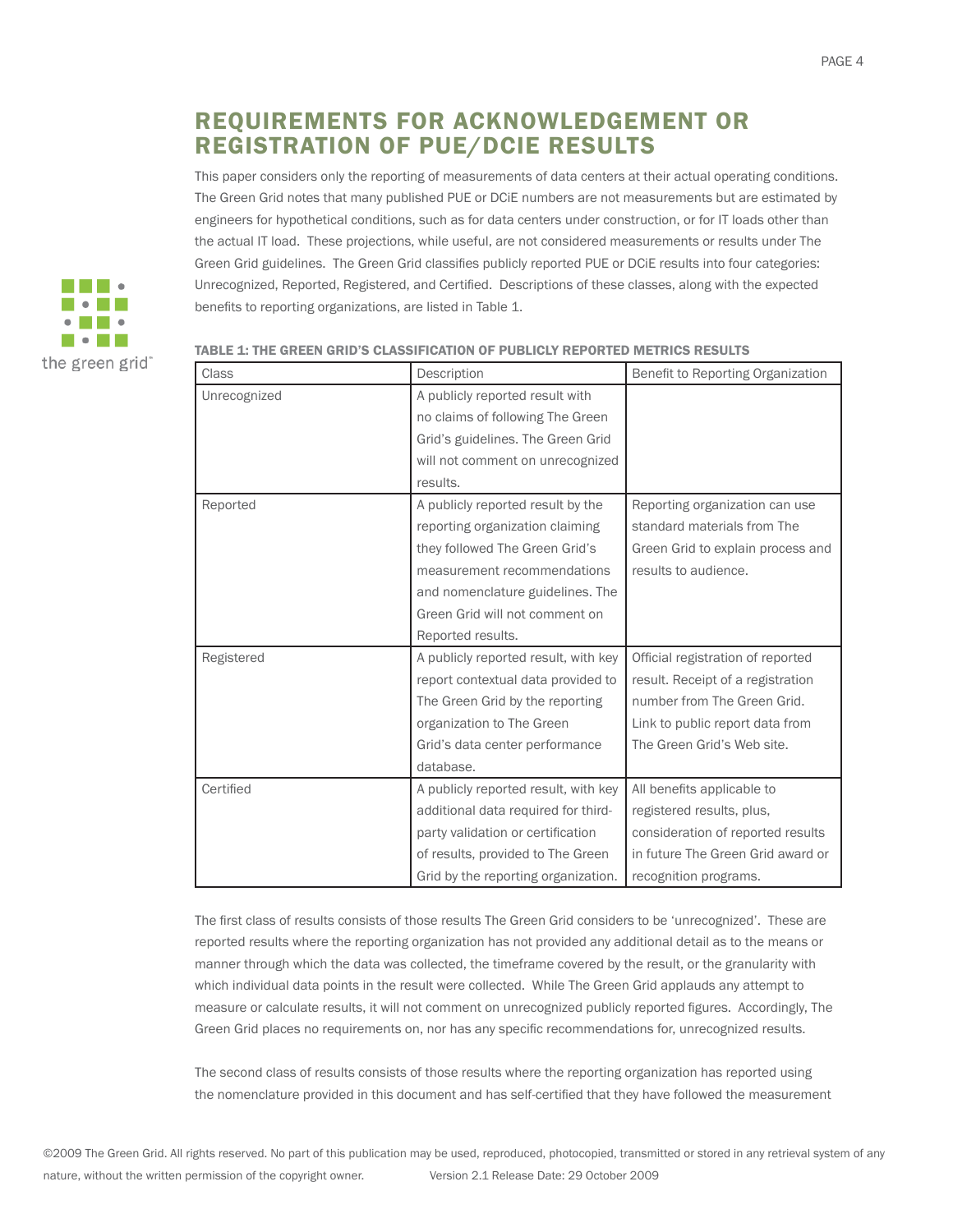methodology for PUE and DCiE defined by The Green Grid  $^1$ . The Green Grid will not recognize these results and will not provide any additional comment on them. Reported results that are not 'Registered' will also not be specifically referenced within The Green Grid's website. Requirements that a reporting organization must satisfy before The Green Grid will recognize a report are listed in Table 2.

#### TABLE 2: THE GREEN GRID'S REPORTING REQUIREMENTS FOR RECOGNIZED RESULTS



Follow The Green Grid's measurement guidelines in the most recent revision of PUE / DCiE Detailed Analysis <sup>1</sup>

Report the process through which the data was collected (Level 1, Level 2, Level 3) using the nomenclature in Appendix 1 of the most recent revision of  $PUE/DCiE$  Detailed Analysis  $1$ 

Report the timescale of the result and the frequency with which individual data points were collected using the nomenclature in the most recent revision of  $PUE/DCiE$  Detailed Analysis<sup>1</sup>

The third class of results consists of those results The Green Grid considers to be 'Registered'. In order to register a result with The Green Grid, the reporting organization must provide additional data to The Green Grid about the result being report, in addition to providing those items required for The Green Grid to recognize the results. This information provides additional data that helps set the context of the reported result as well as provide key additional data that The Green Grid will use in commenting on and analyzing overall industry performance and data center energy efficiency trends. The Green Grid will provide a means for reporting organizations to record this data with The Green Grid – most likely a page on The Green Grid's Web site. The initial examples for the data The Green Grid is requesting in listed in Appendix 3. Over time, The Green Grid expects to refine this dataset. Please refer to The Green Grid's Web site for the most up-todate information on specific data elements. A summary of The Green Grid's requirements for registration of results is listed in Table 3. The Green Grid will provide a registration number to the reporting organization for those results meeting these requirements. This registration number may be used in any public document to verify that the organization has met The Green Grid's requirements.

#### TABLE 3: ADDITIONAL REQUIREMENTS FOR 'REGISTERED' RESULTS

Report your measurement data and input the required information (see Appendix 2) into the Green Grid's Metrics Data Collection Database (www.thegreengrid.org)

Agree to The Green Grid's metrics public reporting consent form (www.thegreengrid.org for current version) Report to The Green Grid (by e-mail) any issues or difficulties in following The Green Grid's proscribed processes and guidelines. Email: admin@lists.thegreengrid.org

The last class of results, 'Certified' results, has the most stringent data reporting requirements. In addition to those items required for registration of a result, organizations wishing to qualify for inclusion in any program created by The Green Grid to award or recognize data center energy efficiency must meet additional data requirements. In addition, The Green Grid will require copies of original source materials or publications necessary to validate the claim.

#### TABLE 4: ADDITIONAL REQUIREMENTS FOR 'CERTIFIED' RESULTS

If requesting a recognized Public Measurement Value provide the extended data set information into the Green Grid's Data Collection Database (www.thegreengrid.org)

(Optional if interested in 'co-promotion') send the PUE or DCiE registration number along with a link to any original source material or publication to The Green Grid at admin@lists.thegreengrid.org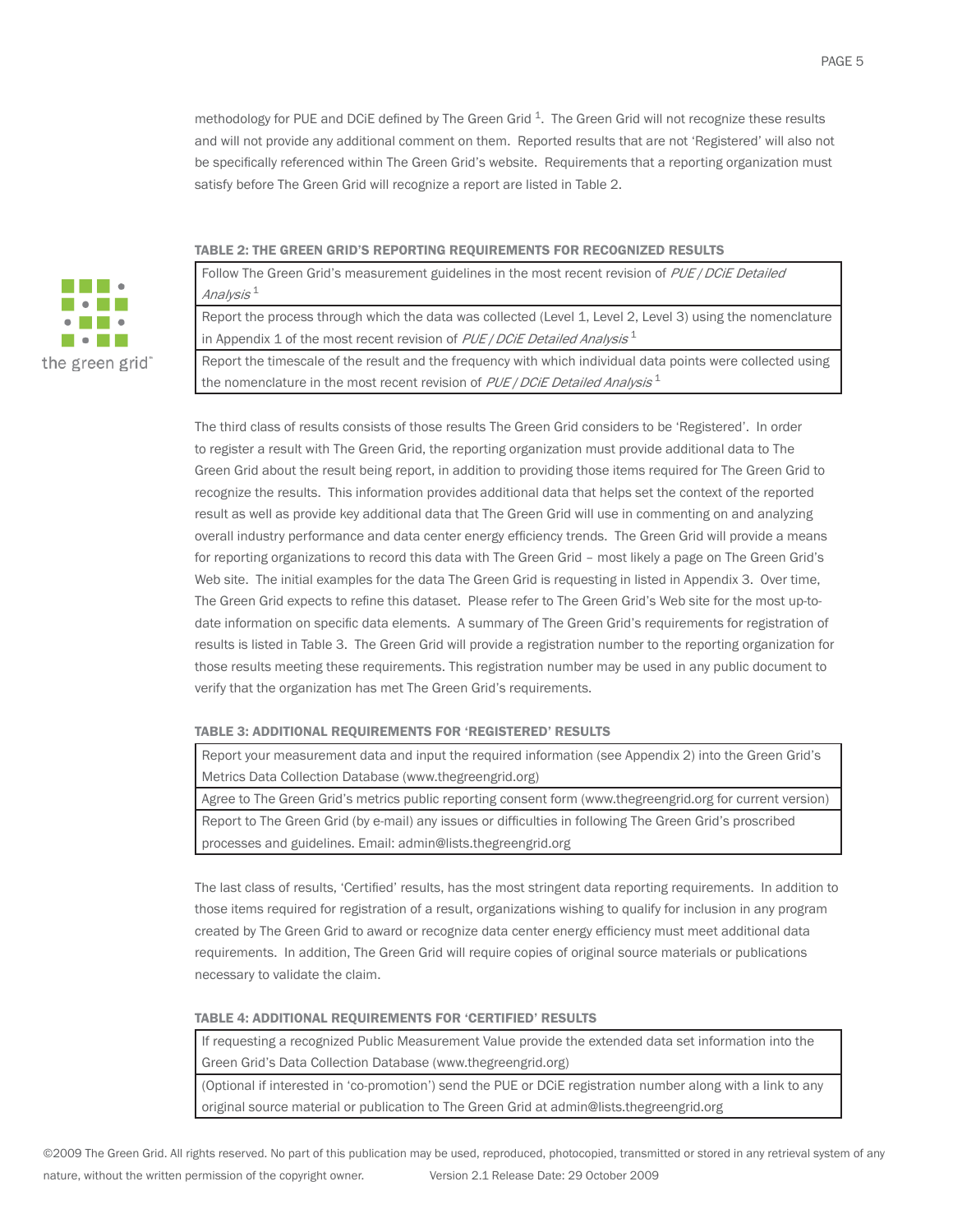Any information about proposed or active recognition programs will be provided by The Green Grid at a later date.

## ADDITIONAL GUIDELINES DETAIL

#### DATA COLLECTION AND METRICS CALCULATIONS

The Green Grid's PUE / DCIE Detailed Analysis<sup>1</sup> provides instructions for several options, differentiated by expected accuracy, for collecting power consumption data and calculating PUE and DCiE values. This is necessary to account for the different capabilities and maturity levels present in the industry's data centers. Descriptions of the Level 1 ("L1"), Level 2 ("L2"), and Level 3 ("L3") approaches can be found in Table 5, Appendix 1 of this document.

#### REPORTING RESULT TIMESCALE AND DATA COLLECTION DETAILS

Given that DCiE and PUE incorporate data pertaining both to power distribution losses and power required by cooling equipment, they will vary over the course of a year, month, or even day. In order to be meaningful, public DCiE and PUE reports must contain information as to the timeframe covered by the calculation, as well as the frequency with which data was collected. Timeframes can be a year, a month, a week, a day or even a single measurement. Individual data points comprising the calculation should be collected either monthly, weekly, daily or continuously.

Some combinations of data collection frequency and measurement level are not allowed. Level 1 calculations will be based on data collected no less frequently than monthly. Level 2 calculations require individual data points to be collected at least daily. Level 3 calculations require data to be collected 'continuously'\*.

Details on the nomenclature and how to communicate timescale and data collection frequency in DCiE or PUE reports can be found in Appendix 1.

### REPORTING RESULTS TO THE GREEN GRID

The Green Grid provides a portal for organizations to record information about a specific DCiE or PUE report and the data center about which the organization is making the claim. The initial data elements required for the report are listed in Appendix 2, starting on page 2.

The Green Grid encourages you to adopt these standard methodologies for reporting and use and to submit that data to The Green Grid's Metrics Database. Backup data about your results will, at your discretion, be kept anonymous. Benefits of submission include:

- Increased credibility for reported results
- Potential recognition for your improvements to the PUE/DCiE measurements of your operations
- Participation in an industry-driven process to improve these metrics and their associated measurement processes

\_\_\_\_\_\_\_\_\_\_\_\_\_\_\_\_\_\_\_\_\_\_\_\_\_\_\_\_\_\_\_\_\_\_\_\_\_\_\_\_\_\_\_\_\_\_\_\_\_\_\_\_\_\_\_\_\_\_\_\_\_\_\_\_\_\_\_\_\_\_\_\_\_\_\_\_\_\_\_\_\_\_\_\_\_\_\_\_\_\_\_\_



<sup>\* &#</sup>x27;Continuously' is defined by data sets where individual data points are collected no less frequently than once per hour.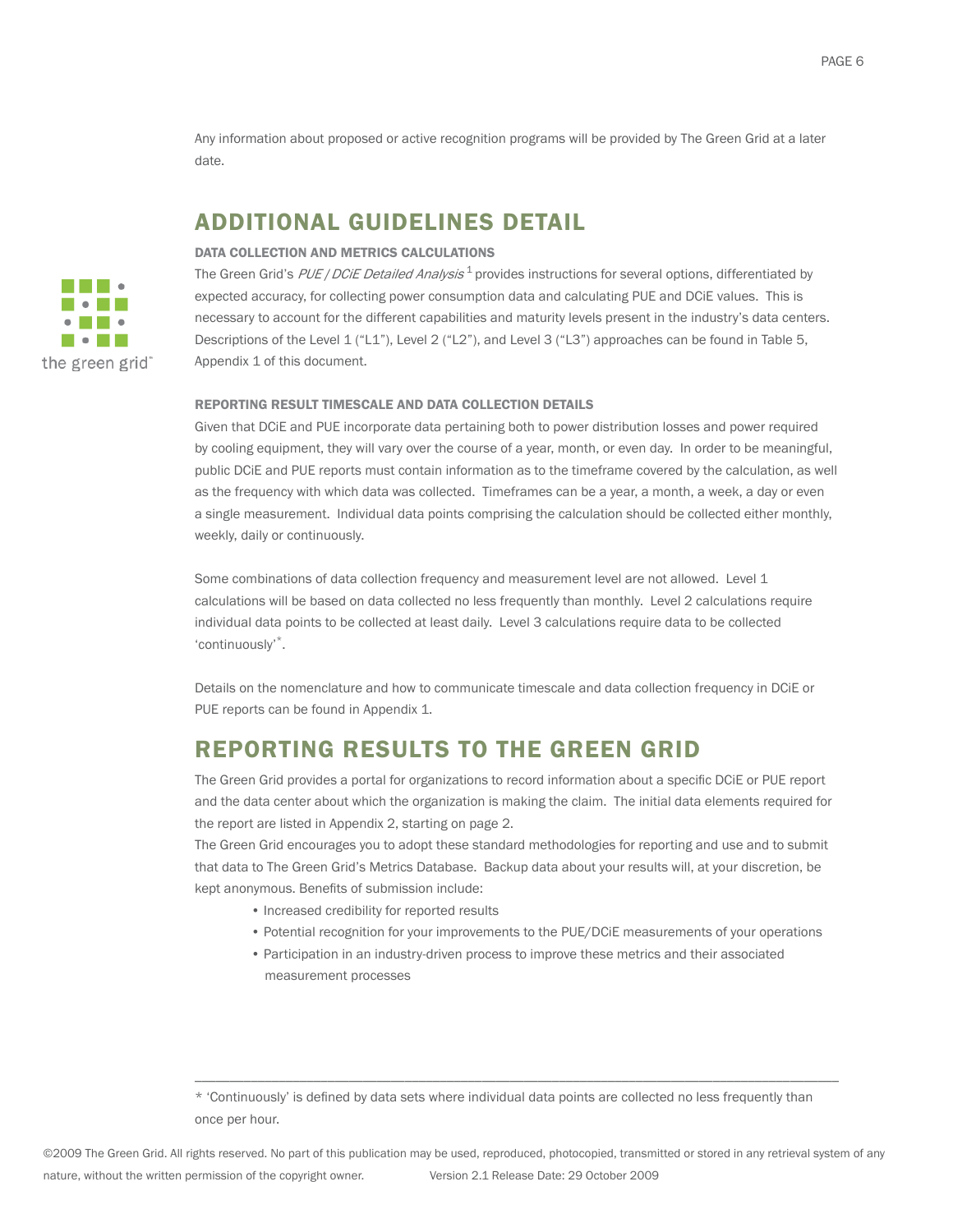# COMMON ISSUES WITH REPORTING OR INTERPRETING PUE/DCIE

As public and private discussions of DCiE and PUE results have become more common, The Green Grid has seen a number of common misunderstandings in calculation and interpretation of PUE/DCiE results. Professionals making claims should be aware of the following issues and ensure they are reporting valid numbers prior to making any public claims.

#### INFRASTRUCTURE VS. IT

A common problem with collecting and reporting data is the identification of how power consumption should be allocated to the numerator or denominator of the DCiE or PUE calculation. Each load in a data center must be designated as either an IT load, an infrastructure load, or not included in the calculation. Many data centers are in shared-use facilities where there are significant office or other loads that are not related to the data center function; furthermore, there may be shared systems such as cooling towers, switchgear, or ventilation systems. In these cases it is necessary to explicitly describe how these loads have been incorporated into the calculation. The Green Grid plans to establish standards and guidelines for DCiE or PUE calculations for shared use facilities, which will allow meaningful comparison of results between facilities. For purposes of improvement of a specific data center, what remains important is that the calculations be performed in a consistent manner and not the exact allocation of shared loads to the calculation.

PUE and DCiE are metrics that pertain to data center infrastructure. They are not data center productivity metrics nor are they standalone, comprehensive efficiency metrics. PUE and DCiE measure the relationship between total IT power consumed and total facility power consumed at a given point in time or averaged over a longer period of time. When viewed in the proper context, these metrics provide strong guidance and useful insight into the design of efficient power and cooling architectures, the deployment of equipment into those architectures and the day-to-day operation of that equipment.

Issues such as availability of equipment and the productivity of the data center require different metrics and different analysis. Data centers are complex systems. Frequently, changes in aspects of the facility, (commissioning of a new class of server for example), can produce apparent changes in results to another aspect of the facility. Users are advised to take the greatest care around issues of availability. If an action or initiative taken to improve PUE or DCiE may have a negative effect on the availability of the IT equipment in the data center, users of these metrics are advised to review the potential impact on the data center prior to any action.

In addition, neither PUE nor DCiE provide any guidance or insight into the operation or productivity of IT equipment. Currently, The Green Grid is investigating additional metrics and approaches to provide guidance and insight into this area as well<sup>2</sup>. It is also possible, even likely, that changes in the deployment or operation of IT equipment will affect PUE / DCiE calculations. As an example, organizations implementing virtualization in their data centers may reduce overall IT power load, but see an increase in PUE (or a decrease in DCiE). In these instances, the fixed overhead in power distribution and cooling have not changed, but the reduction in IT load results in a seemingly poorer result. Users of these metrics are advised not to become overly concerned when changes in one area affect results in another but rather to try and identify the factors that contributed to it as further opportunities for improvements .

Changes to PUE and DCiE are most meaningful when they are seen as the data center's response to changes

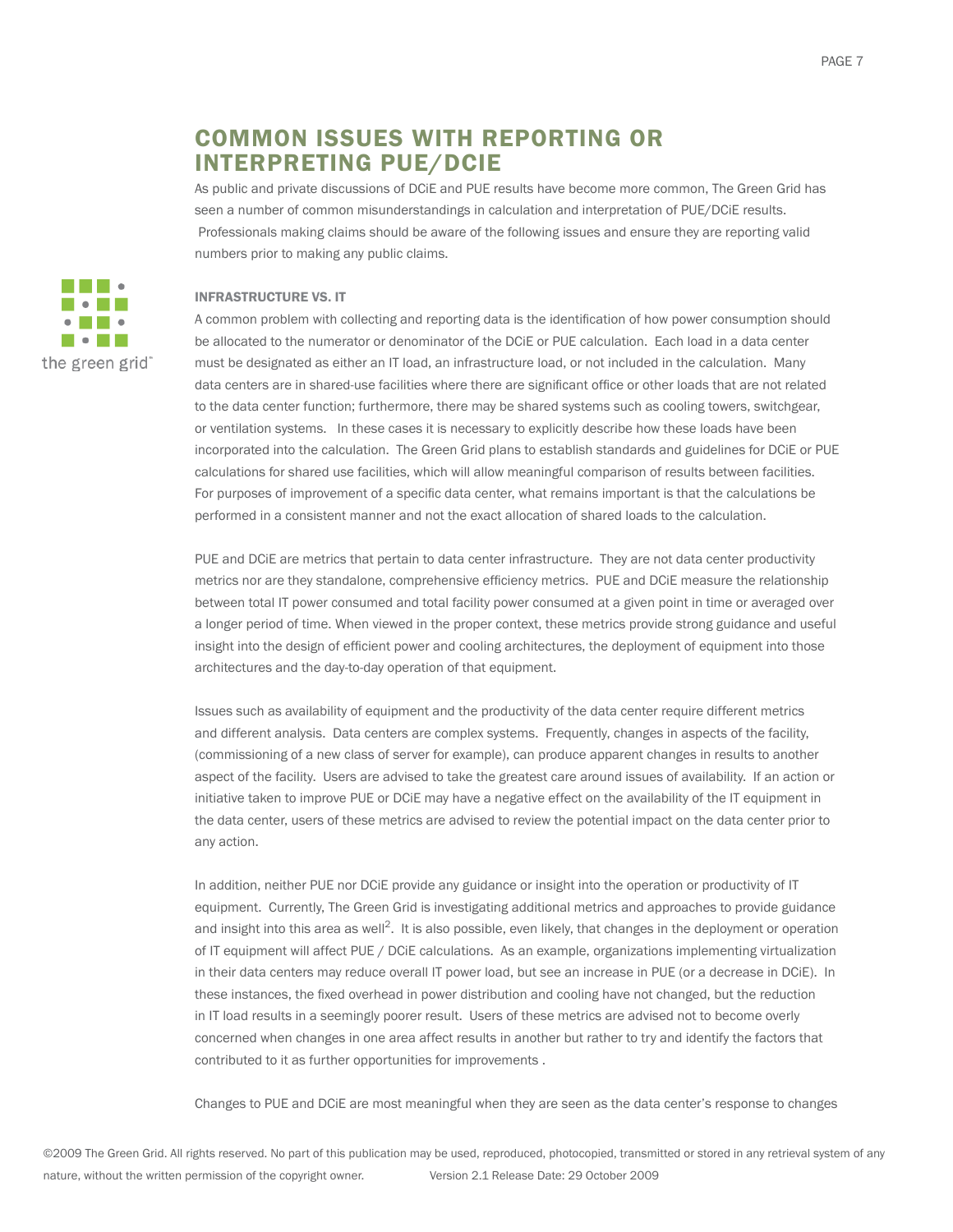in infrastructure equipment or infrastructure operations. Studies investigating the effect of changes in infrastructure equipment or operations on PUE/DCiE should ensure they properly account for any changes occurring to the IT load over the period of time of the study.

#### POWER VS ENERGY



The PUE and DCiE metrics can be computed using either power (kilowatt) or energy (kilowatt-hour) measurements. For measurements taken continuously and averaged, the results will be the same. However, for measurements taken by periodic or one-time sampling, energy measuring is more accurate. Power measurements only sample the energy flow at the exact time of measurement, while energy measurements accumulate power flow over time. A daily sample of power will only provide PUE/DCiE at the time of the sample, but a daily sample of energy will provide an accumulated or averaged PUE/DCiE over the entire day. These two methods would provide different results for a data center where the day-night outdoor temperature varies significantly, or a dramatically different result for data centers that employ economizer cooling modes. While power based sampling is useful if it is the only practical approach, energy based sampling more accurately reflects energy consumption and is preferred. Most metering systems can be configured to report energy; audits using temporary metering can follow a protocol that accumulates energy.

#### "BETTER-THAN-PERFECT" PUE OR DCIE MEASUREMENTS

With the increased frequency and discussion of PUE and DCiE results, The Green Grid has occasionally taken note of results that appear to be 'better-than-perfect'. These are reported results where PUE is less than 1.0 or DCiE is greater than 100%.

The PUE and DCiE metrics incorporate three basic elements: power delivered to IT equipment, power lost in power distribution within the data center, and power required by the cooling architecture. PUE and DCiE do not incorporate values for power generated on site or waste heat re-purposed within a larger facility. While these approaches and scenarios may be very commendable, including them in the overall calculation obfuscates results.

Since power distribution losses and cooling equipment power consumption will always take positive values, DCiE can never be greater than 100%, nor can PUE be less than 1.0.

The Green Grid believes that issues such as co-generation, waste heat re-use, and local generation of electricity should be considered in separate metrics. While important, these issues are outside the scope of improving the efficiency of the local power distribution and cooling architectures.

#### \*\*\*\* IN ANY OFFICIAL REPORTS TO THE GREEN GRID, PUE MEASUREMENTS LESS THAN 1.0 OR DCIE MEASUREMENTS GREATER THAN 100% WILL AUTOMATICALLY BE REJECTED. \*\*\*\*

#### COMPARING RESULTS CALCULATED OVER DIFFERENT TIMEFRAMES AT DIFFERENT GRANULARITY LEVELS

Without some indication as to the time over which particular results were calculated or the frequency with which individual data points were collected, comparison of results are difficult. A yearly average of PUE measurements taken monthly with 12 data points has a different meaning than (e.g.) a single reading collected during a data center's peak load on the coldest day of the year.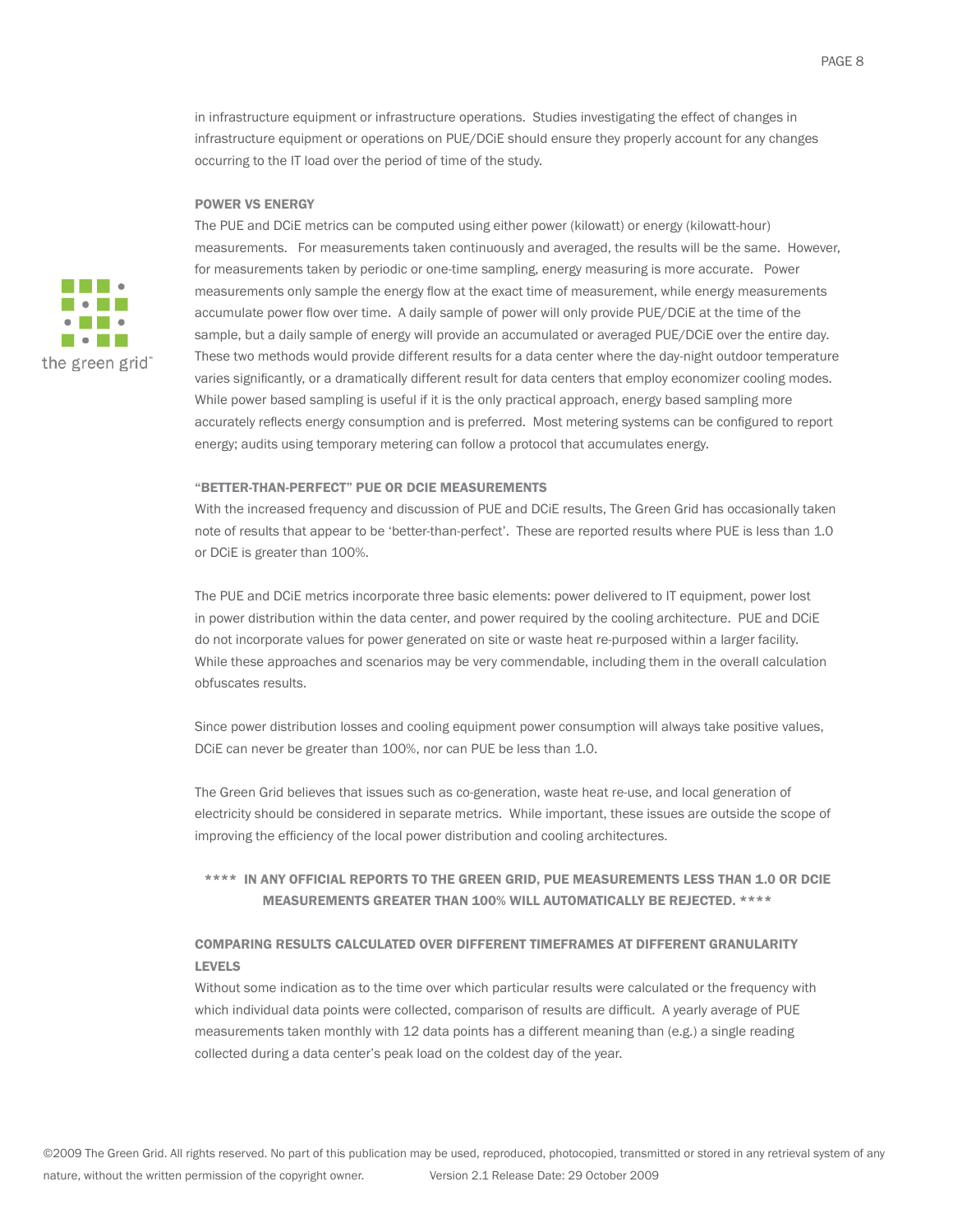In general, the timeframe over which a particular result is calculated should correspond to the level of detail or the specific data center issues being studied. Yearly results are good for understanding infrastructure performance at a high-level, but will not be helpful in understanding how data center performance varies through the year. Monthly calculations are good for understanding how the data center varies over a year, but will not pick up behaviors occurring on a weekly basis\*\*. Daily or continuous measurements can provide useful insights in to how your data center handles short-term or rapid changes to various internal and external conditions.



Additionally, the accuracy of a result will be partially determined by the frequency with which individual data points were collected and the number of individual data points in the result. A weekly result that is a roll-up of data collected daily will be different depending upon the time of day the data was collected. Daily variance issues can be addressed with more frequent individual measurements.

#### COMPARING PUE/DCIE RESULTS BETWEEN DATA CENTERS

PUE and DCiE are excellent metrics for understanding how well a data center is delivering power to its IT equipment. These metrics are best applied, however, to look at trends in an individual facility over time and to measure the effects of different design and operational decisions within a specific facility.

As mentioned earlier in this paper, in general, The Green Grid discourages comparisons of different data centers based on reported PUE/DCiE results. Location, architecture, vintage, size and many other factors all play a role in a data center's final results. A brand new data center, designed for efficiency but with low utilization at initial build-out, may seem less efficient than an older facility that has utilized all available space, power and cooling. Without a full understanding as to the circumstances behind particular results and significant detail as to the design and operation of different facilities, comparison of results across those facilities is likely to be misleading.

It is The Green Grid's hope that, as more data becomes available, we will be able to identify strong relationships between specific data center characteristics and these metrics. Once those relationships are understood, comparison across data centers may be feasible and appropriate.

\*\* For example, differences in performance of a data center over a weekend, compared to a workday.

\_\_\_\_\_\_\_\_\_\_\_\_\_\_\_\_\_\_\_\_\_\_\_\_\_\_\_\_\_\_\_\_\_\_\_\_\_\_\_\_\_\_\_\_\_\_\_\_\_\_\_\_\_\_\_\_\_\_\_\_\_\_\_\_\_\_\_\_\_\_\_\_\_\_\_\_\_\_\_\_\_\_\_\_\_\_\_\_\_\_\_\_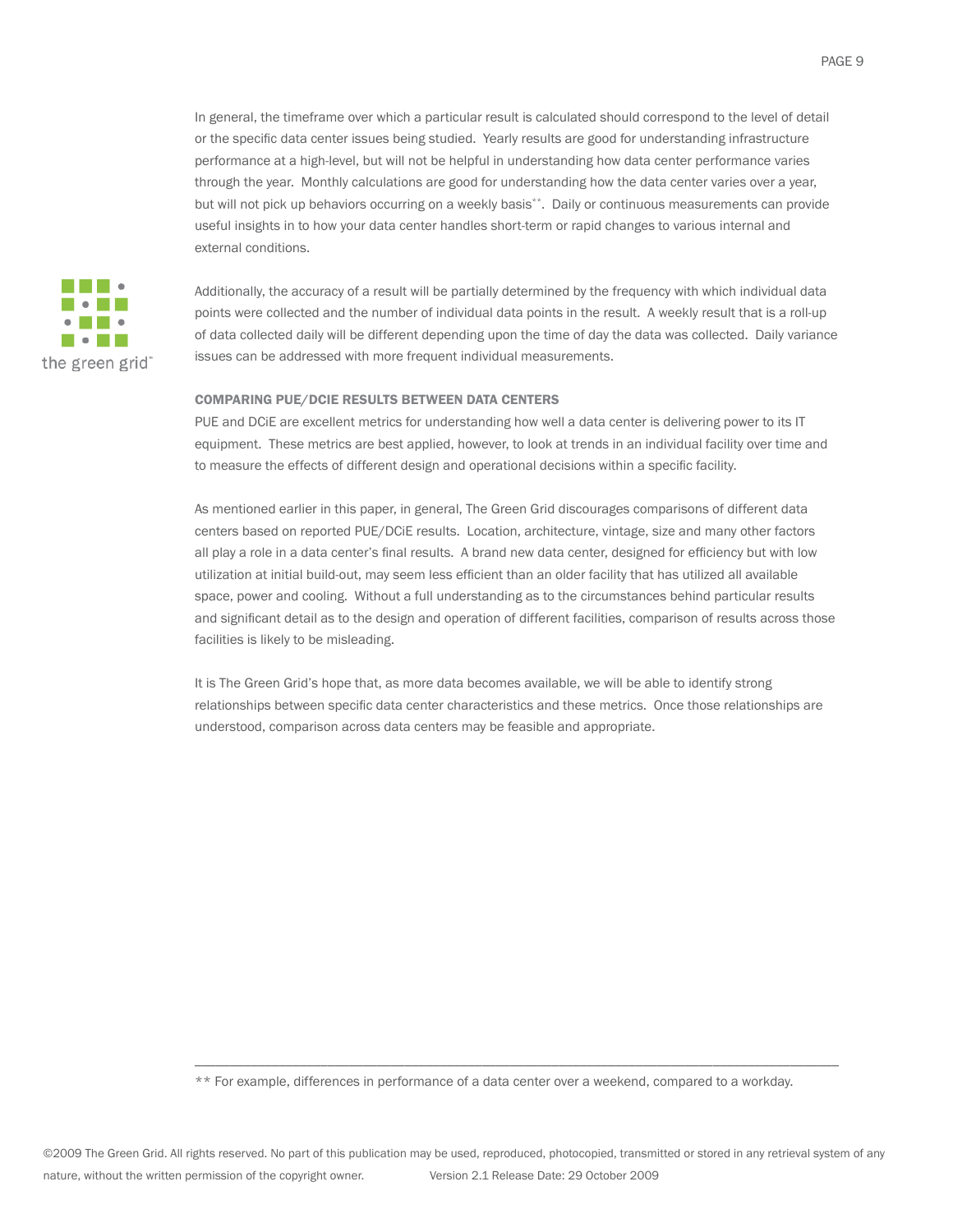# **CONCLUSION**

In today's environment, data center managers, managing separate facilities, cannot be assured that they can compare PUE/DCiE measurements for their facilities in a meaningful way without guidelines and transparency into the measurement process. If decision-makers take action based on these comparisons, they could lead their organizations down an incorrect path. Standard nomenclature that communicates the manner in which the data was collected, the timeframe on an individual result and the frequency with which individual data points were taken addresses this problem.



In addition, the industry has an expectation that publicly reported measurements are being collected in a manner that elicits credibility. The Green Grid has, and will continue to, refine the protocols for taking PUE and DCiE measurements and calculating summary results. By providing a means to record information about a particular result or data set, along with information about the data center to which the result applies, The Green Grid's public reporting process provides transparency into the data measurement process that the industry will require and standardized nomenclature that may make future data center comparisons meaningful.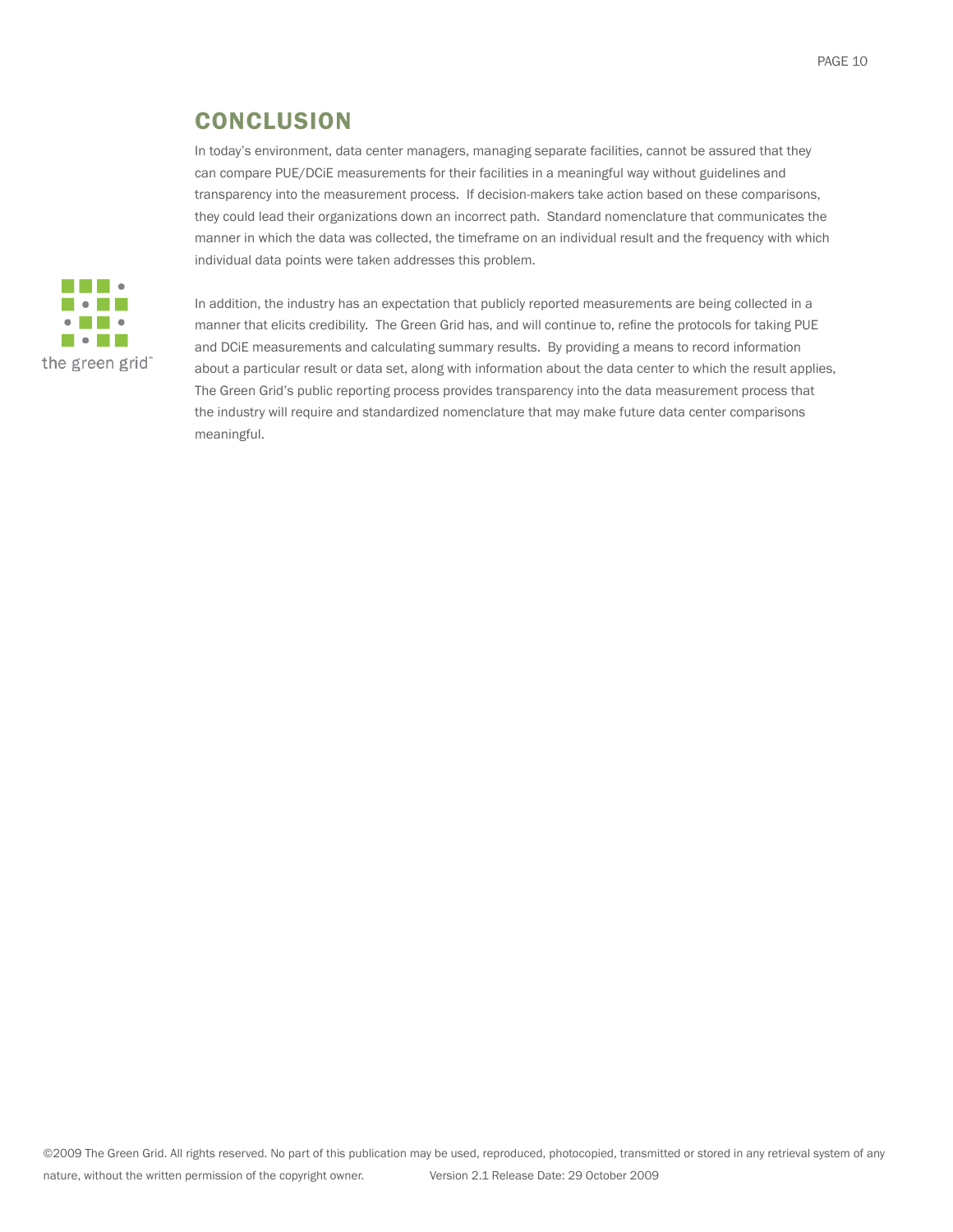# APPENDIX 1: PUE/DCIE NOMENCLATURE

#### STANDARD CONSTRUCT FOR COMMUNICATING PUE/DCIE MEASUREMENTS

In order to provide a meaningful report of PUE or DCiE, the reporting organization should provide additional information about the data collection process. This will include information about the manner in which the data was collected, the type of equipment from which the data was collected, the timeframe covered by the reported value and the frequency with which individual data points were collected.



The additional information is provided by appending a subscript to the name of the metric being reported. For example, PUE would be reported and formatted as  $PUE_{a,b}$  where 'a' describes the metering placement level (see PUE/DCiE Data Placement Methodology below) of the measurement and 'b' describes the measurement frequency and averaging period. Similarly, DCiE would be reported as DCiE<sub>ab</sub>.

#### PUE /DCIE DATA PLACEMENT METHODOLOGY

Data collection metering placement is described either as 'Level 1', 'Level 2', or 'Level 3', according to the definitions provided in the latest revision of The Green Grid's white paper: PUE / DCiE Detailed Analysis<sup>1</sup>. Table 5 provides a summary of the information provided in the detailed analysis white paper.

|                             | Level $1(L1)$           | Level $2(L2)$           | Level $3(L3)$               |
|-----------------------------|-------------------------|-------------------------|-----------------------------|
|                             | (Basic)                 | (Intermediate)          | (Advanced)                  |
| <b>IT Equipment Power</b>   | <b>UPS</b>              | PDU                     | Server,                     |
| <b>Total Facility Power</b> | Data Center input power | Data Center input power | Data Center input power     |
| Where                       |                         | less shared HVAC        | less shared HVAC plus       |
|                             |                         |                         | building lighting, security |
| Minimum Measurement         | Monthly / Weekly/       | Daily                   | Continuous (XX min)         |
| Interval                    |                         |                         |                             |

#### TABLE 5: DCIE MEASUREMENT SAMPLING LEVELS

For the "Basic" and "Intermediate" measurement processes, The Green Grid recommends that, if measurements are to be taken on the same day and approximate time to provide similar loading. Many data centers have a fluctuating load due to a change in the IT or support equipment (UPS, Generators etc).

For example, a PUE of 1.5 would be reported as 1.5 PUE  $_{11,b}$  if level 1 (basic meter placement) were employed.

Next, the 'b' term or the timeframe and data collection frequency is described.

#### PUE/DCIE REPORT DATA MEASUREMENT FREQUENCY AND AVERAGING PERIOD

The second subscript, 'b' in a PUE a,b or DCiE a,b report describes the frequency with which individual data points were collected. The subscript is created by appending a character denoting the averaging period and a character denoting the data collection frequency onto the reported metric

- Averaging Period
	- o 'Y' denotes a measurement averaged over a year
		- Frequency must be Monthly, Weekly, Daily or Continuous
	- o 'M' denotes a measurement averaged over a month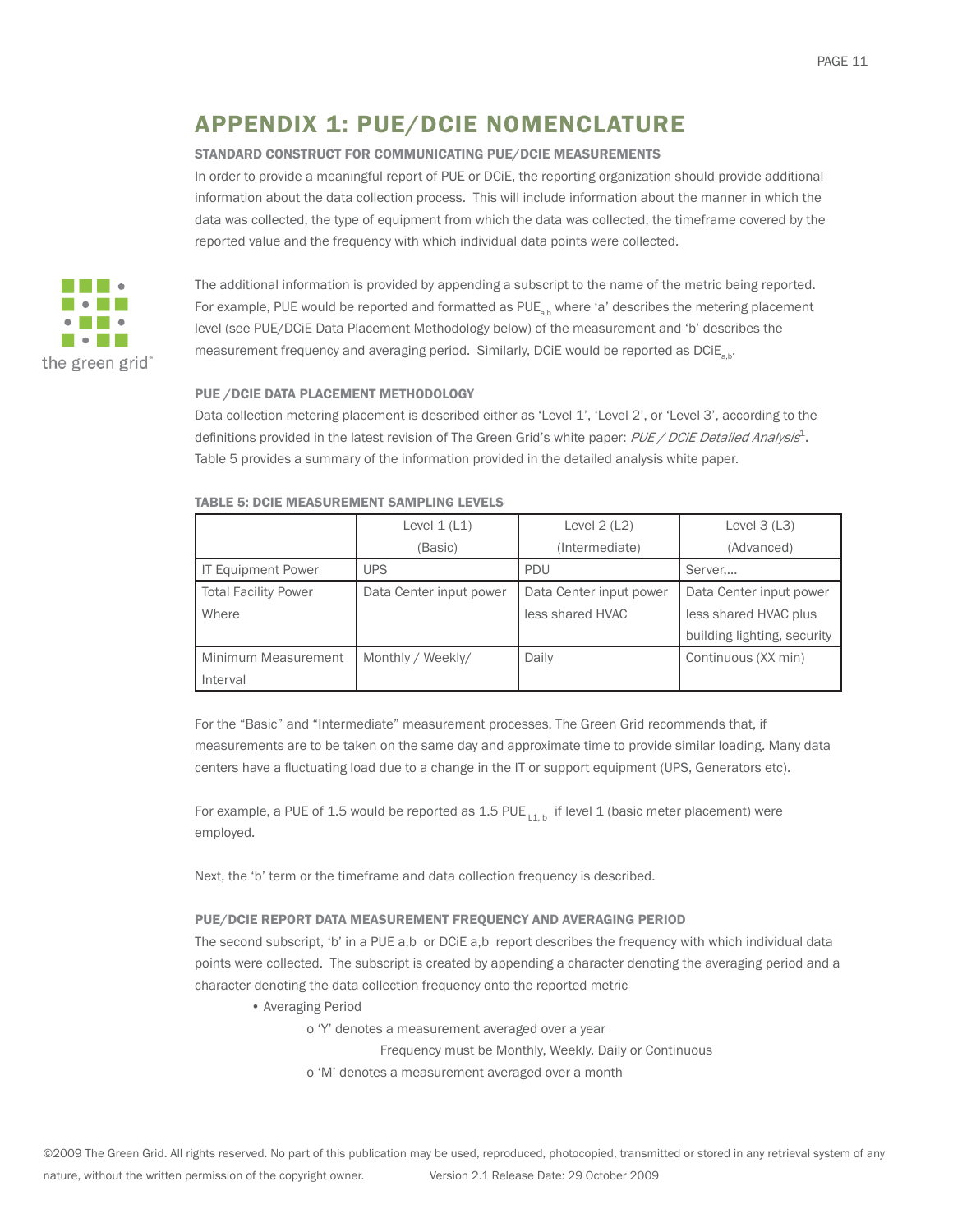- Frequency must be W, D or C
- o 'W' denotes a measurement averaged over a week
	- Frequency must be D or C
- o 'D' denotes a measurement averaged over a day

Frequency must be D or C

- •Frequency:
	- o 'M' denotes a measurement taken monthly
		- Averaging period must be yearly
		- o 'W' denotes a measurement taken weekly
			- Averaging period must be no less than monthly
		- o 'D' denotes a measurement taken daily
			- Averaging period must be no less than weekly
		- o 'C' denotes a measurement taken continuously (at least hourly)
		- o '--' denotes a single measurement (averaging period not used)

Except for measurements taken continuously, all measurements must be taken at roughly the same time of day.

For example, a PUE of 1.5 would be reported as 1.5 PUE<sub>a, WD</sub> if daily measurements were taken and a weekly PUE average is being reported.

#### PUE/DCIE REPORTING EXAMPLES

Given the construct above, Table 6 provides examples of specific reports and their interpretation.

| $0.45$ DCiE <sub>L1.-</sub> | Single DCiE measurement (0.45) taken using a    |
|-----------------------------|-------------------------------------------------|
|                             | Level 1 meter placement                         |
| $0.51$ DCi $E_{L1,YM}$      | Yearly average DCIE (0.51), using data points   |
|                             | gathered monthly with a Level 1 meter placement |
| 1.6 $PUE_{L1,MW}$           | Monthly average PUE (1.6) using data points     |
|                             | gathered weekly with a Level 1 meter placement  |
| $0.43$ DCi $E_{L1,WD}$      | Weekly average DCIE (0.43), using data points   |
|                             | gathered daily with a Level 1 meter placement   |
| $1.8$ PUE <sub>L2, WC</sub> | Weekly average PUE using data points gathered   |
|                             | continuously with a Level 2 meter placement.    |
| $2.1$ PUE <sub>L3, YC</sub> | Yearly average PUE (2.1) using continuous       |
|                             | measurements with a Level 3 meter placement.    |

#### TABLE 6: DCIE AND PUE REPORTING EXAMPLES

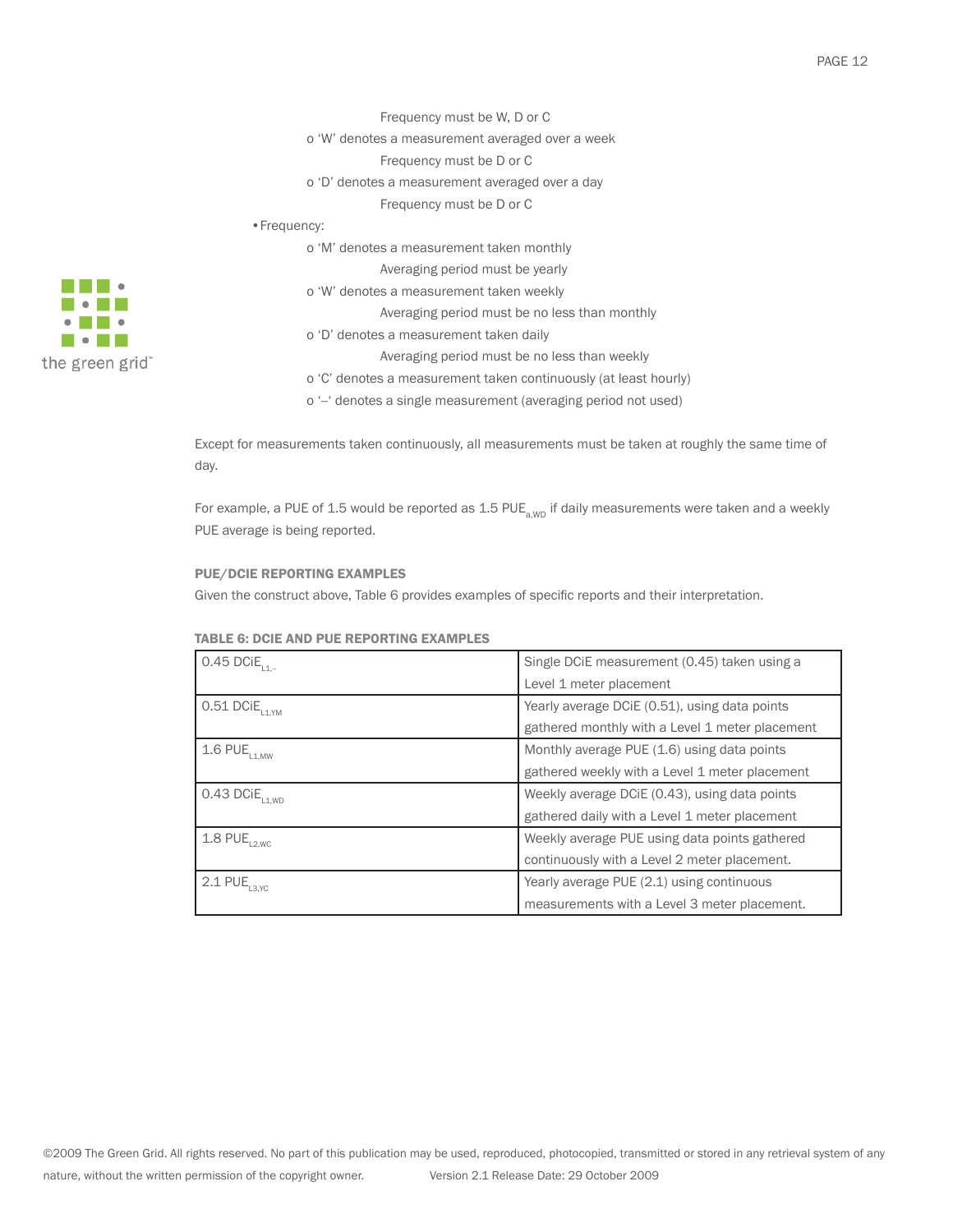# APPENDIX 2: SUPPORTING DATA REQUIRED FOR REPORTED, RECOGNIZED AND CERTIFIED PUE AND DCIE MEASUREMENTS

The Green Grid has developing a database for recording key data center information as well as measurement results and contextual information about those results. The first lists in this Appendix is The Green Grid's estimate of the data required to support public PUE or DCiE claims (reported, recognized and certified). The second list are examples of required data for a certified level of registration, required to qualify for TGG recognition awards, List three is optional data examples. The fourth list is The Green Grid's initial estimate of what will be available from the database for public inquiries on a publicly reported measurement that has been acknowledged by The Green Grid (referenced by The Green Grid registration number issued). For a current list of reporting requirements visit www.thegreengrid.org.

These lists are provisional and just examples of current thinking at the time of this writing. The web page/site that captures this information will provide final details as it is expected that operators will be providing inputs to the content and process to fine tune them. Additionally, clarification for data collection may likely be made at the time of the final database fields being published (e.g., where to measure the temperature for xxx, what to count for average age, etc.).

#### EXAMPLES OF DATA REQUIRED FOR A PUBLICLY REPORTED PUE/DCIE REGISTERED OR CERTIFIED MEASUREMENT

- Contact information note: Only company name will be displayed in public inquiries.
- Data Center location information (address, county)
	- o Note: Only state information will be displayed in public inquiries.
- Measurement results: PUE or DCiE with appropriate nomenclature
- Measurement Methodology information (when, how and result details)

#### ADDITIONAL DATA REQUIRED FOR CERTIFIED RESULTS ( OPTIONAL FOR REPORTED, OR REGISTERED MEASUREMENTS)

• Certification method used (contractor info and results)

#### OPTIONAL DATA EXAMPLES

- Data Center Size (facility square footage)
- Total Data Center design load for the facility (e.g., 10.2 Megawatt)
- Data center archetype percentages (e.g. 20% web hosting, 80% email)
- Data Center Age
- Numbers of servers, routers, storage devices
- Average Server CPU Utilization
- Percentage of Servers using virtualization
- Average age of IT equipment by type
- Average age of facility equipment by type (cooling and power distribution equipment)
- Data Center level of reliability
- Cooling and air handling details

#### PUBLICLY TRANSPARENT DATA WHEN A REGISTRATION NUMBER IS RESEARCHED ON TGG SITE

• Registration number and Issue Date

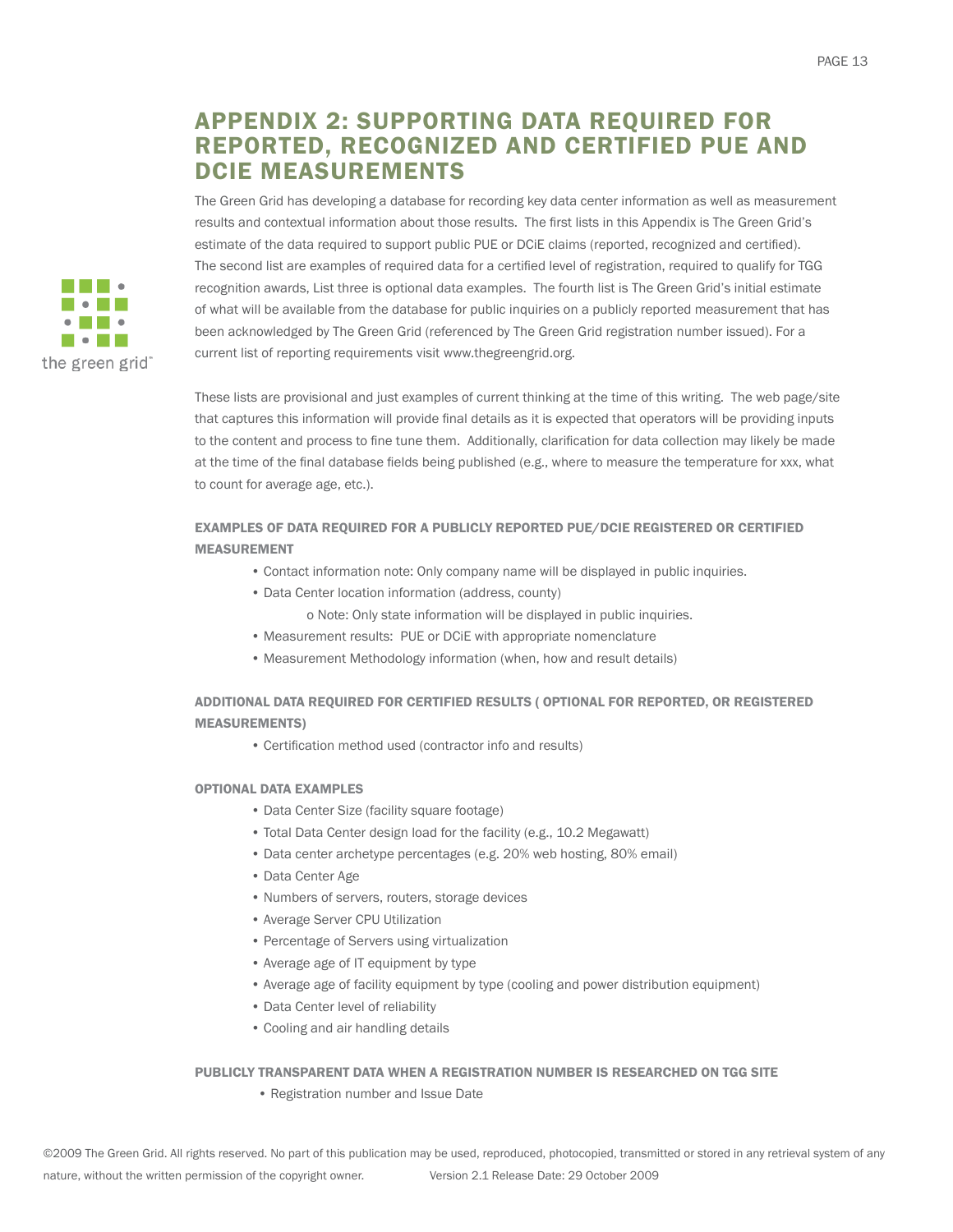- Company name and state.
- Measurement results: PUE or DCiE with appropriate nomenclature
- Date measurement(s) was completed
- Data Center Size (Facility square footage if available)
- **Optional**  link to additional user information if available

For a current list of transparent data visit www.thegreengrid.org